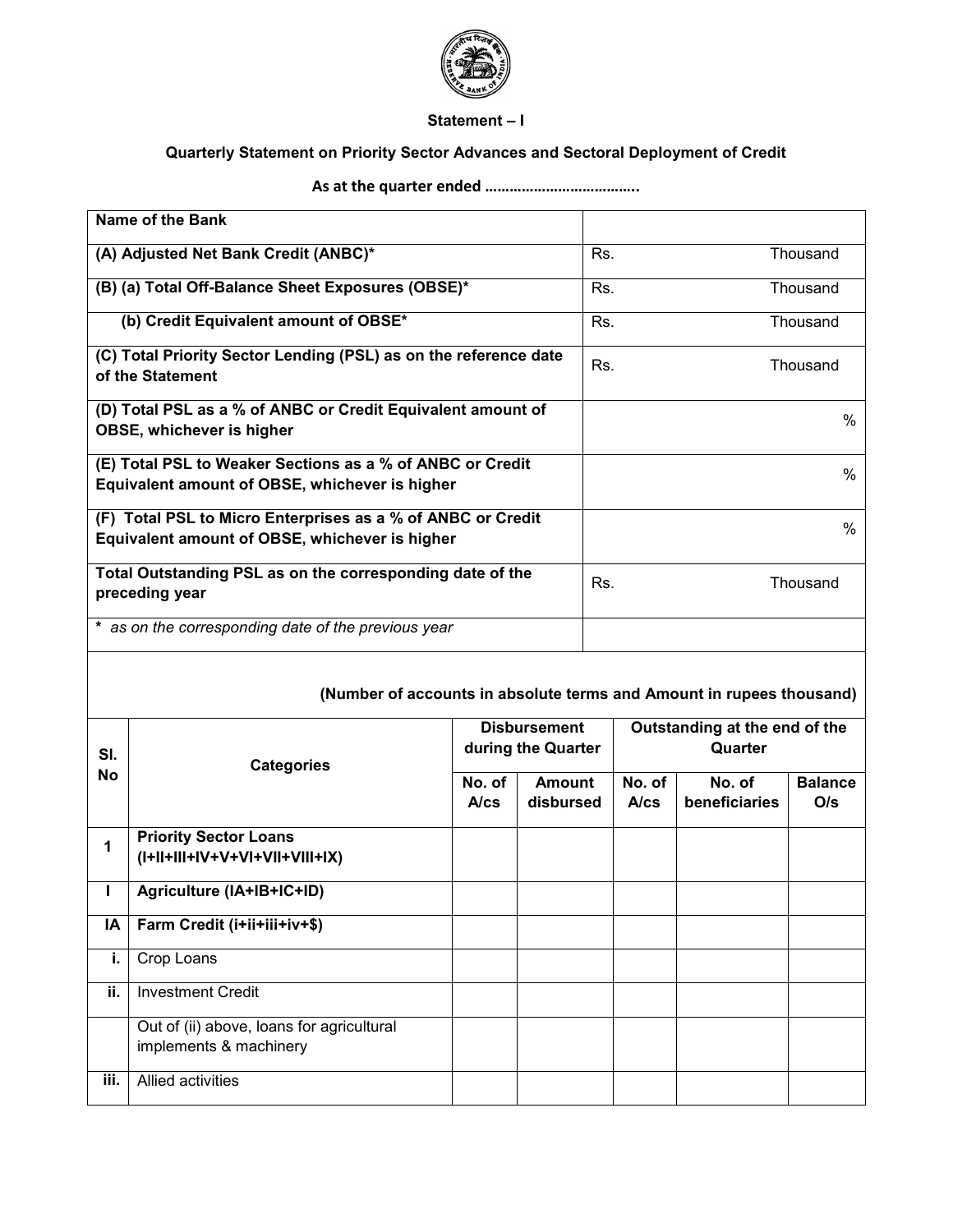

| (a) | Fisheries                                                                                                                                                                                               |  |  |  |
|-----|---------------------------------------------------------------------------------------------------------------------------------------------------------------------------------------------------------|--|--|--|
| (b) | Dairying                                                                                                                                                                                                |  |  |  |
| (c) | Poultry                                                                                                                                                                                                 |  |  |  |
| (d) | Animal Husbandry                                                                                                                                                                                        |  |  |  |
| (e) | Bee-keeping                                                                                                                                                                                             |  |  |  |
| (f) | Sericulture                                                                                                                                                                                             |  |  |  |
| (g) | Other allied activities                                                                                                                                                                                 |  |  |  |
| iv. | Other Agriculture Loans                                                                                                                                                                                 |  |  |  |
| IB  | <b>Agricultural Infrastructure (As per</b><br>indicative list given in Master Direction)                                                                                                                |  |  |  |
| IC  | Ancillary Activities (As indicated in the<br>Master Direction)                                                                                                                                          |  |  |  |
| (a) | Out of IC above, loans eligible for<br>classification under "Small and Marginal<br>Farmer" category                                                                                                     |  |  |  |
|     | Out of Agriculture, loans to small and<br>marginal farmers, including PSLC-SF/MF                                                                                                                        |  |  |  |
| \$  | Out of loans to small and marginal farmers,<br>net PSLC-SF/MF                                                                                                                                           |  |  |  |
|     | Out of Agriculture, Ioans to other individual<br>farmers                                                                                                                                                |  |  |  |
| #   | Out of farm credit, loans to corporate<br>farmers, farmers' producer<br>organizations/companies of individual<br>farmers and partnership firms directly<br>engaged in Agriculture and Allied Activities |  |  |  |
|     | Farm credit to non-corporate farmers (IA - #<br>$+$ IC (a))                                                                                                                                             |  |  |  |
|     | Out of Agriculture, Ioans to Food & Agro-<br>processing                                                                                                                                                 |  |  |  |
|     | Out of Ancillary Activities (IC above),<br>outstanding deposits under RIDF and other<br>eligible funds with NABARD on account of<br>priority sector shortfall                                           |  |  |  |
|     | Out of Agriculture, Ioans against Negotiable<br>Warehouse Receipts (NWRs)                                                                                                                               |  |  |  |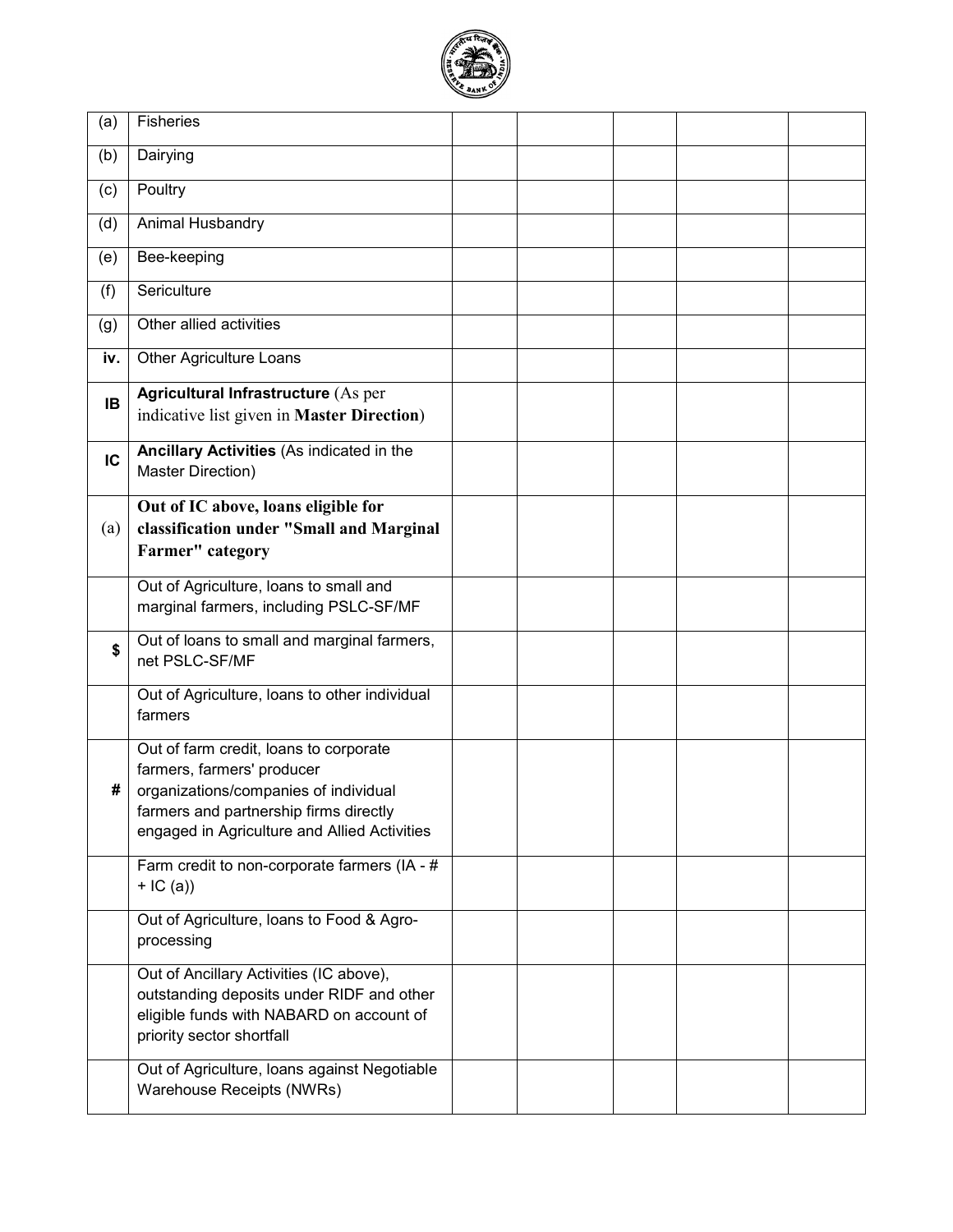

| ID             | <b>Net PSLC - Agriculture</b>                                                                                                                                 |  |  |  |
|----------------|---------------------------------------------------------------------------------------------------------------------------------------------------------------|--|--|--|
| Ш              | MSMEs (i+ii+iii+iv+v)                                                                                                                                         |  |  |  |
| i.             | <b>Micro Enterprises (Including 'Other</b><br>Finance to MSMEs' excluding O/s deposit<br>with SIDBI & MUDRA Ltd. on account<br>of Priority Sector shortfall)  |  |  |  |
| (a)            | <b>Manufacturing Enterprises</b>                                                                                                                              |  |  |  |
| (b)            | <b>Service Enterprises</b>                                                                                                                                    |  |  |  |
| (c)            | Net PSLC - Micro Enterprises                                                                                                                                  |  |  |  |
| (d)            | Advances to KVI sector                                                                                                                                        |  |  |  |
| ii.            | <b>Small Enterprises (Including 'Other</b><br>Finance to MSMEs' excluding O/s deposit<br>with SIDBI & MUDRA Ltd. on account<br>of Priority Sector shortfall)  |  |  |  |
| (a)            | <b>Manufacturing Enterprises</b>                                                                                                                              |  |  |  |
| (b)            | <b>Service Enterprises</b>                                                                                                                                    |  |  |  |
| iii.           | <b>Medium Enterprises (Including 'Other</b><br>Finance to MSMEs' excluding O/s deposit<br>with SIDBI & MUDRA Ltd. on account<br>of Priority Sector shortfall) |  |  |  |
| (a)            | <b>Manufacturing Enterprises</b>                                                                                                                              |  |  |  |
| (b)            | <b>Service Enterprises</b>                                                                                                                                    |  |  |  |
| iv.            | Outstanding deposits with SIDBI on account<br>of Priority Sector shortfall                                                                                    |  |  |  |
| v.             | Outstanding deposits with MUDRA Ltd. on<br>account of Priority Sector shortfall                                                                               |  |  |  |
| $\mathbf{III}$ | <b>Export Credit</b>                                                                                                                                          |  |  |  |
| IV             | <b>Education</b>                                                                                                                                              |  |  |  |
| V              | <b>Housing</b>                                                                                                                                                |  |  |  |
|                | Of (V) above, outstanding deposits with<br>NHB on account of Priority Sector shortfall                                                                        |  |  |  |
| VI             | <b>Renewable Energy</b>                                                                                                                                       |  |  |  |
| VII            | <b>Social Infrastructure</b>                                                                                                                                  |  |  |  |